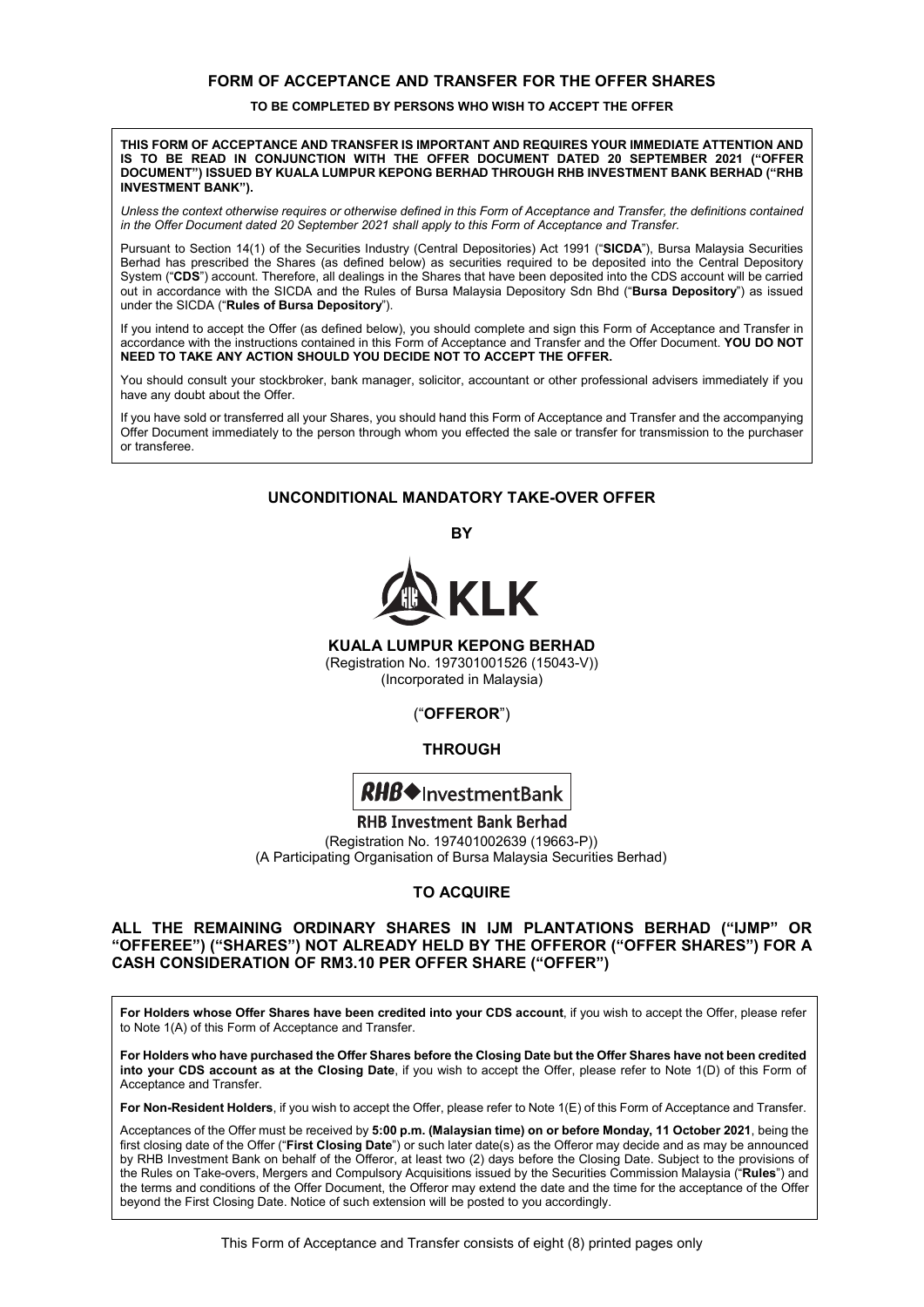### **NOTES REGARDING THE COMPLETION AND LODGEMENT OF THIS FORM OF ACCEPTANCE AND TRANSFER**

If you are an individual, you must, except as mentioned below, personally sign this Form of Acceptance and Transfer. If you are a corporation, you must execute this Form of Acceptance and Transfer under your common seal, which has to be affixed and witnessed in accordance with your constitution or other applicable regulations or signed on your behalf by an authorised officer(s) or attorney(s) in accordance with your constitution or other applicable regulations.

Please refer to the following procedures to facilitate your completion of this Form of Acceptance and Transfer:

### **1. (A) If your Offer Shares have been credited into your CDS account**

To accept the Offer, you are required to:

- (i) complete and sign this Form of Acceptance and Transfer;
- (ii) complete and sign the Bursa Depository Transfer of Securities Request Form (FTF010) ("**Bursa Depository Transfer Form**"), which can be obtained from your Authorised Depository Agent ("**ADA**")/Authorised Direct Member ("**ADM**"), in accordance with the instructions printed on the reverse side of the Bursa Depository Transfer Form;
- (iii) complete in full the following particulars as contained in the Bursa Depository Transfer Form:
	- (a) particulars of the securities;
	- (b) particulars of the depositor;
	- (c) particulars of the witness;
	- (d) particulars of the transferee as shown below; and
	- (e) category and approved reason for transfer as shown below.

In respect of (d) and (e) above, please complete the particulars as follows:

| CDS account no.      | 087-001-072138332                                                   |
|----------------------|---------------------------------------------------------------------|
| Name of transferee   | : Kuala Lumpur Kepong Berhad                                        |
| Category of transfer | To cross (X) on category B only (change in<br>beneficial ownership) |
| Reason for transfer  | To cross (X) on category B1 only (take-over<br>offer)               |

(iv) proceed to lodge the completed and signed Bursa Depository Transfer Form with your ADA/ADM for the transfer of the Offer Shares under the CDS on any Market Day prior to the Closing Date.

The transfer of securities shall be executed on the same Market Day provided that the request for transfer is submitted by 3:30 p.m. (Malaysian time) and in compliance with the directions and Rules of Bursa Depository; and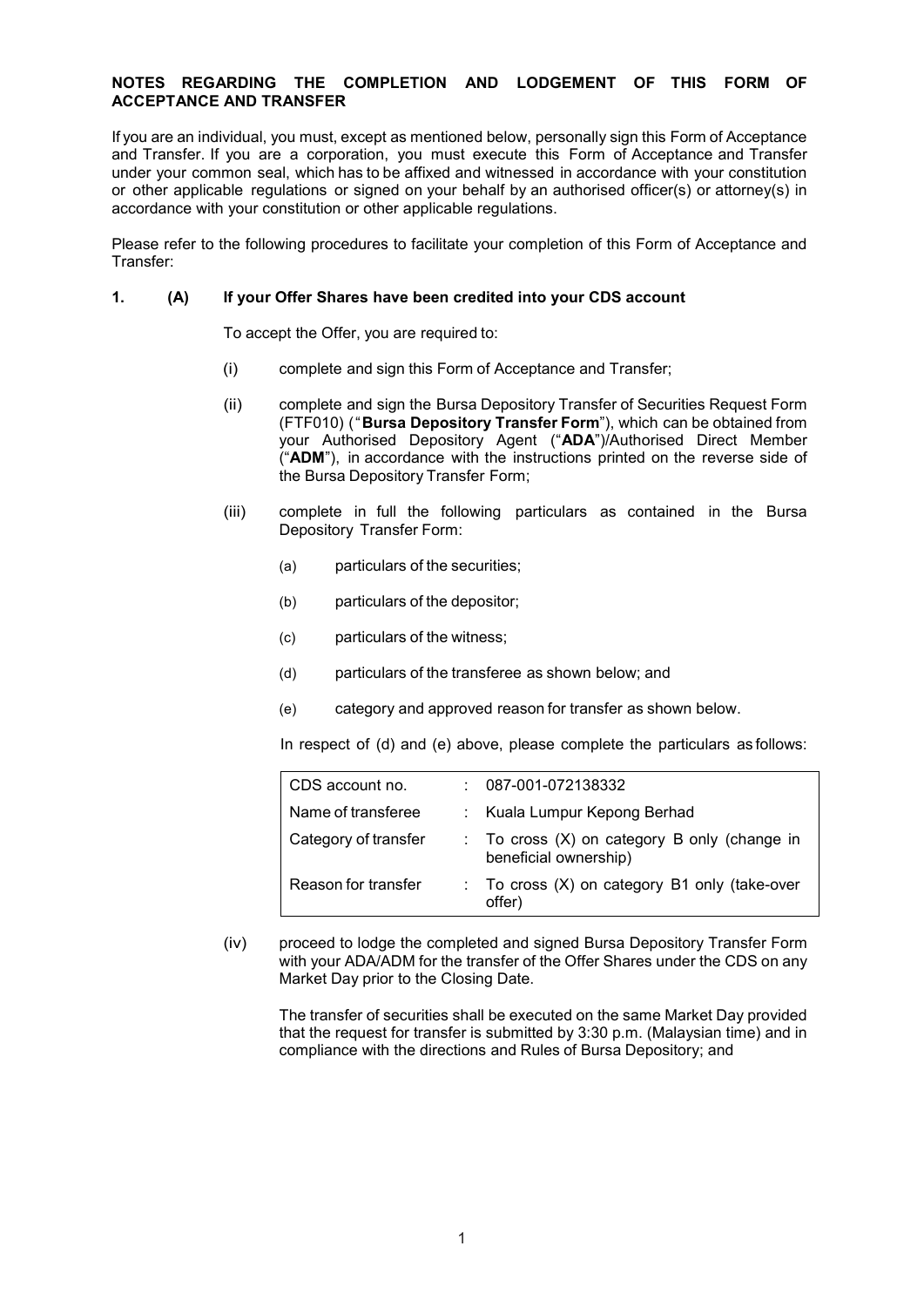#### (v) (a) **Submission by mail, by hand or via e-mail to the Registrar**

enclose the Depositor's Copy of the Bursa Depository Transfer Form (with the details of the transfer reference number to be issued by Bursa Depository for the transfer, as evidence that the transfer has been effected) duly verified and acknowledged by your ADA/ADM, together with this completed and signed Form of Acceptance and Transfer and an acknowledgement of transfer issued by your ADA/ADM and where applicable, other document(s) of title, grant of probate or letter of administration or the relevant contract note and despatch by ordinary mail or deliver by hand or via e-mail to the Registrar, at your own risk, so as to arrive **no later than 5:00 p.m. (Malaysian time) on Monday, 11 October 2021, being the First Closing Date or in the event the date and** time for acceptance of the Offer is extended in accordance with the Rules and the terms and conditions of the Offer Document, such extended Closing Date as RHB Investment Bank may announce on behalf of the Offeror at least two (2) days before the Closing Date;

**OR**

#### (b) **Submission via TIIH Online**

submit this Form of Acceptance and Transfer electronically to the Registrar's TIIH Online application at https://tiih.online in which case you are not required to submit physical copies. Instructions on how to submit this Form of Acceptance and Transfer electronically are stated in **Step 3A of Appendix II**  of the Offer Document. This Form of Acceptance and Transfer must be submitted electronically **no later than 5:00 p.m. (Malaysian time) on Monday, 11 October 2021, being the First Closing Date** or in the event the date and time for acceptance of the Offer is extended in accordance with the Rules and the terms and conditions of the Offer Document, such extended Closing Date as RHB Investment Bank may announce on behalf of the Offeror at least two (2) days before the Closing Date.

The details of the Registrar, whose business hours are from 8:30 a.m. to 5:30 p.m. (Malaysian time), on Mondays to Fridays (excluding public holidays), are as follows:

### **Tricor Investor & Issuing House Services Sdn Bhd (Registration No. 197101000970 (11324-H))**

Unit 32-01, Level 32 Tower A, Vertical Business Suite Avenue 3, Bangsar South No. 8, Jalan Kerinchi 59200 Kuala Lumpur, Malaysia

or alternatively at

**Tricor Customer Service Centre**  Unit G-3, Ground Floor, Vertical Podium Avenue 3, Bangsar South No. 8, Jalan Kerinchi 59200 Kuala Lumpur, Malaysia

| Telephone no.  | 603-2783 9299                    |
|----------------|----------------------------------|
| Facsimile no.  | $: 603 - 27839222$               |
| E-mail address | : is.enquiry@my.tricorglobal.com |

**The Registrar will not issue any acknowledgement of receipt of the Form of Acceptance and Transfer and the accompanying documents in respect of the Offer. Proof of time of postage shall not constitute proof of time of receipt by the Registrar.** 

A return envelope is hereby enclosed for your convenience.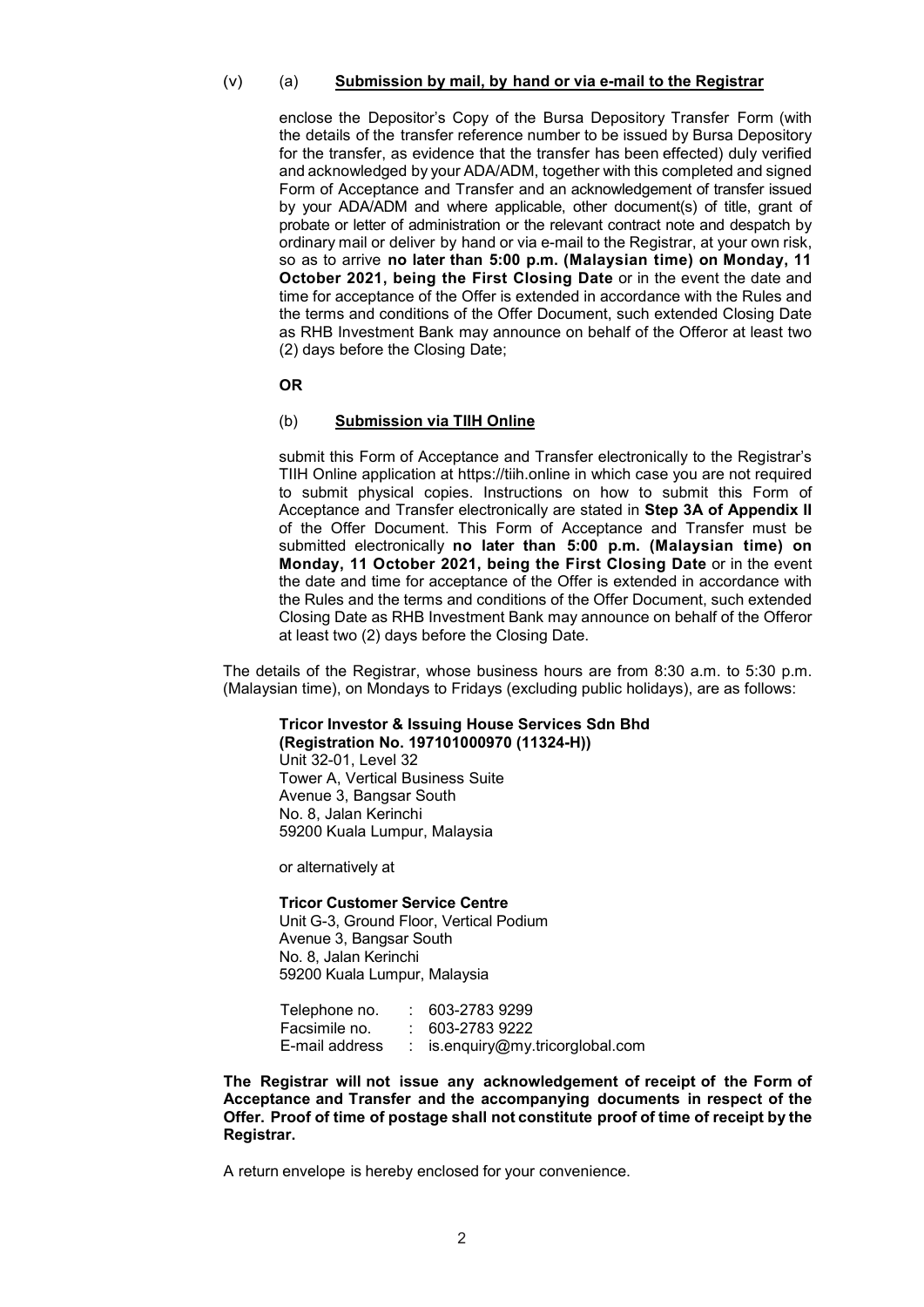#### **(B) If the Holder is away from his/her/its registered address and this Form of Acceptance and Transfer is received by the agent of the Holder**

The agent of the Holder should send this Form of Acceptance and Transfer by the quickest means (e.g. courier or express post) to the Holder for execution or, if he/she/it has granted a Power of Attorney in favour of an attorney, have this Form of Acceptance and Transfer signed by the attorney and accompanied by a statement reading "signed under Power of Attorney which is still in force, no notice of revocation having been received". In the latter case, a copy of the Power of Attorney which should be valid in accordance with the laws of the jurisdiction in which it was created and is exercised and recognised as valid in Malaysia, should be enclosed with this Form of Acceptance and Transfer for noting and lodged with the Registrar at the address or e-mail address set out in Note 1(A) above.

The Holder should then proceed to perform the procedures as set out in Note 1(A) above. No other signature is acceptable.

In the event that this Form of Acceptance and Transfer, the Offer Document or other documents related to the Offer are sent or transmitted to a Holder in any other jurisdiction other than Malaysia, reference should be made to **Section 3 of Appendix II** of the Offer Document which shall apply equally to the Holder.

### **(C) If the Holder is deceased**

In order to accept the Offer, the duly completed Form of Notification of Death of Depositor ("**Form of Notification**") as prescribed by the Rules of Bursa Depository must be submitted to Bursa Depository and the transfer of the Offer Shares from the CDS account of the deceased to the CDS account of the executor or administrator of the deceased's estate must be effected by Bursa Depository. This Form of Acceptance and Transfer must be signed by the executor or the administrator of the deceased's estate, named in the Form of Notification to whom the Offer Shares have been effectively transferred by Bursa Depository and who is registered as the Holder and the procedures set out in Note 1(A) shall be applicable. The grant of probate or letter of administration, should be enclosed with this Form of Acceptance and Transfer for noting and lodged with the Registrar at the address or email address set out in Note 1(A) above.

#### **(D) If you have purchased the Offer Shares before the Closing Date but the Offer Shares have yet to be credited into your CDS account as at the Closing Date**

If you have purchased the Offer Shares before the Closing Date but the Offer Shares have yet to be credited into your CDS account, you should lodge this completed and signed Form of Acceptance and Transfer together with the relevant contract note for the Offer Shares as evidence of your beneficial ownership of the Offer Shares with the Registrar at the address or e-mail address set out in Note 1(A), so as to arrive no later than 5:00 p.m. (Malaysian time) on the Closing Date. Once the Offer Shares have been credited into your CDS account, you must perform the procedures as set out in Note 1(A)(ii) to (v)(a) and then send the Depositor's Copy of the Bursa Depository Transfer Form, duly verified and acknowledged by your ADA/ADM to the Registrar at the address or e-mail address as set out in Note 1(A) so as to arrive within seven (7) days from the Closing Date.

#### **(E) If you are a Non-Resident Holder**

To accept the Offer, the procedures set out below and in Note 1(A) are applicable to you. You should also refer to **Section 3 of Appendix II** of the Offer Document for further information. In particular, you should also take note of the representations and warranties and your obligations set out therein, which will be applicable to you upon acceptance of the Offer.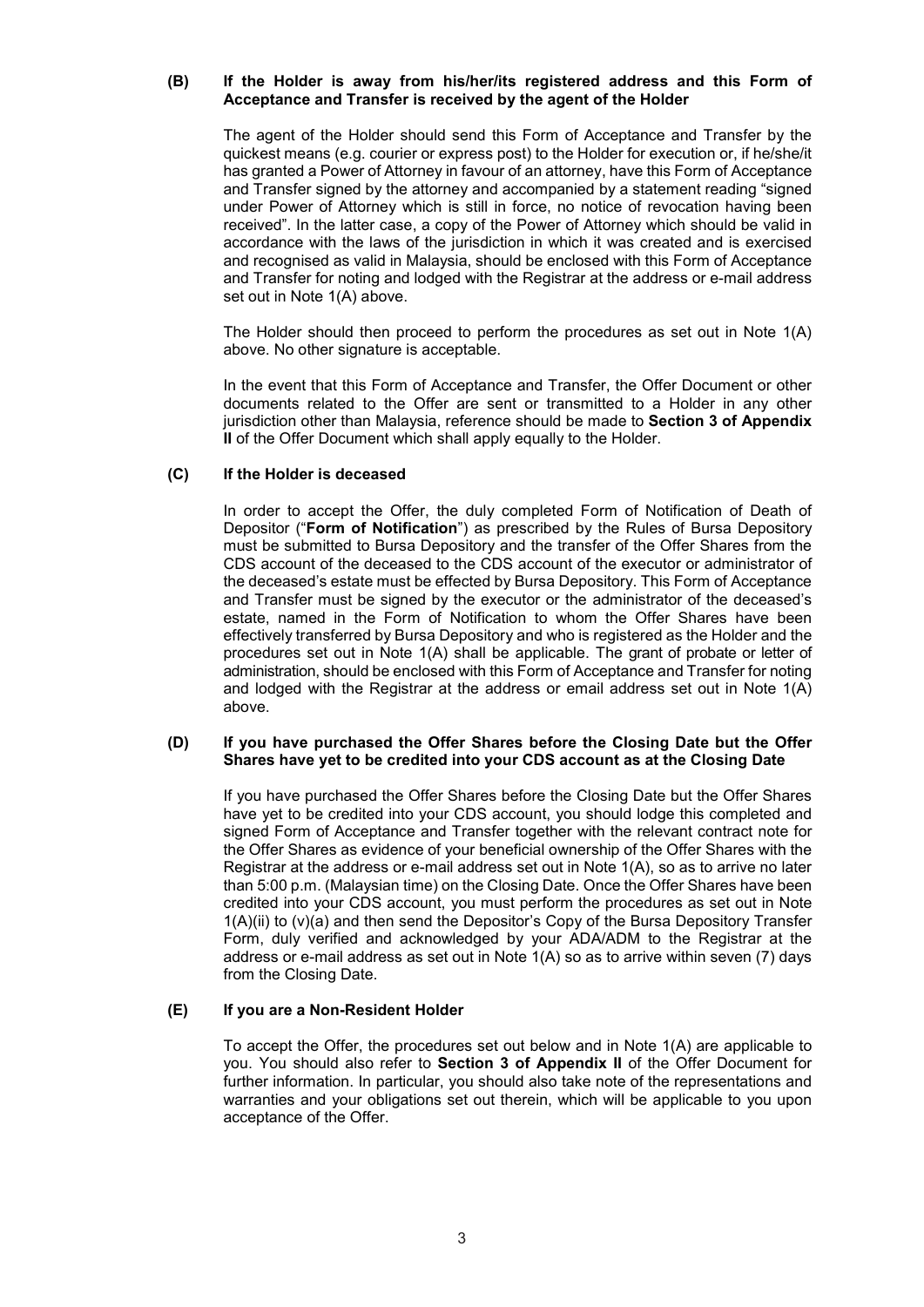If you wish to accept the Offer, it is your sole responsibility to satisfy yourself as to the full compliance with and full observance of the laws of the relevant jurisdiction where you reside and of Malaysia in connection with the Offer, including without limitation the following:

- (i) receipt of cash payments in Ringgit Malaysia by you;
- (ii) repatriation of any monies by you out of Malaysia;
- (iii) obtaining any governmental, exchange control or other consents which may be required;
- (iv) compliance with the necessary formalities, including legal and regulatory requirements to be observed; and
- (v) payment of any costs relating to the transfer or other taxes or duties due in the jurisdiction of your residence.

You will be solely responsible for the payment of any transfer fees, taxes, duties or other requisite payments due in the relevant jurisdiction. The Offeror, the Registrar and RHB Investment Bank shall be fully indemnified and held harmless by you for any transfer fees, taxes, duties or other requisite payments which you may be required to pay.

If you receive a copy of the Offer Document and this Form of Acceptance and Transfer in any jurisdiction other than Malaysia, you may not:

- (a) treat the same as constituting an invitation or offer to sell your securities or participate in the Offer;
- (b) use this Form of Acceptance and Transfer unlawfully by contravening any relevant regulations or other legal requirements; or
- (c) use this Form of Acceptance and Transfer if, in the relevant jurisdiction, such an invitation or offer cannot be lawfully made to you.

In such circumstances, the Offer Document and this Form of Acceptance and Transfer are sent for **information only** and any use or acceptance thereof may be invalid and disregarded.

- **2.** This Form of Acceptance and Transfer must be completed in English or Bahasa Malaysia and submitted to the Registrar at the address or e-mail address set out in Note 1(A) in its entirety. Alternatively, you can submit this Form of Acceptance and Transfer electronically to the Registrar's TIIH Online application at https://tiih.online in which case you are not required to submit physical copies. Instructions on how to submit this Form of Acceptance and Transfer electronically are stated in **Step 3A of Appendix II** of the Offer Document.
- **3.** Please type or write clearly in ink using BLOCK LETTERS. Forms defaced by erasures or any kind of correcting fluid may be rejected at the absolute discretion of the Offeror. Amendments must be clearly legible and should be countersigned by you.
- **4.** You may obtain additional copies of this Form of Acceptance and Transfer from the office of the Registrar at the address set out in Note 1(A) during its business hours from 8:30 a.m. to 5:30 p.m. (Malaysian time) on Mondays to Fridays (excluding public holidays), from the Posting Date up to the Closing Date. You may also download this Form of Acceptance and Transfer from the website of Bursa Securities at www.bursamalaysia.com.
- **5.** Further instructions are contained in **Appendix II** of the Offer Document.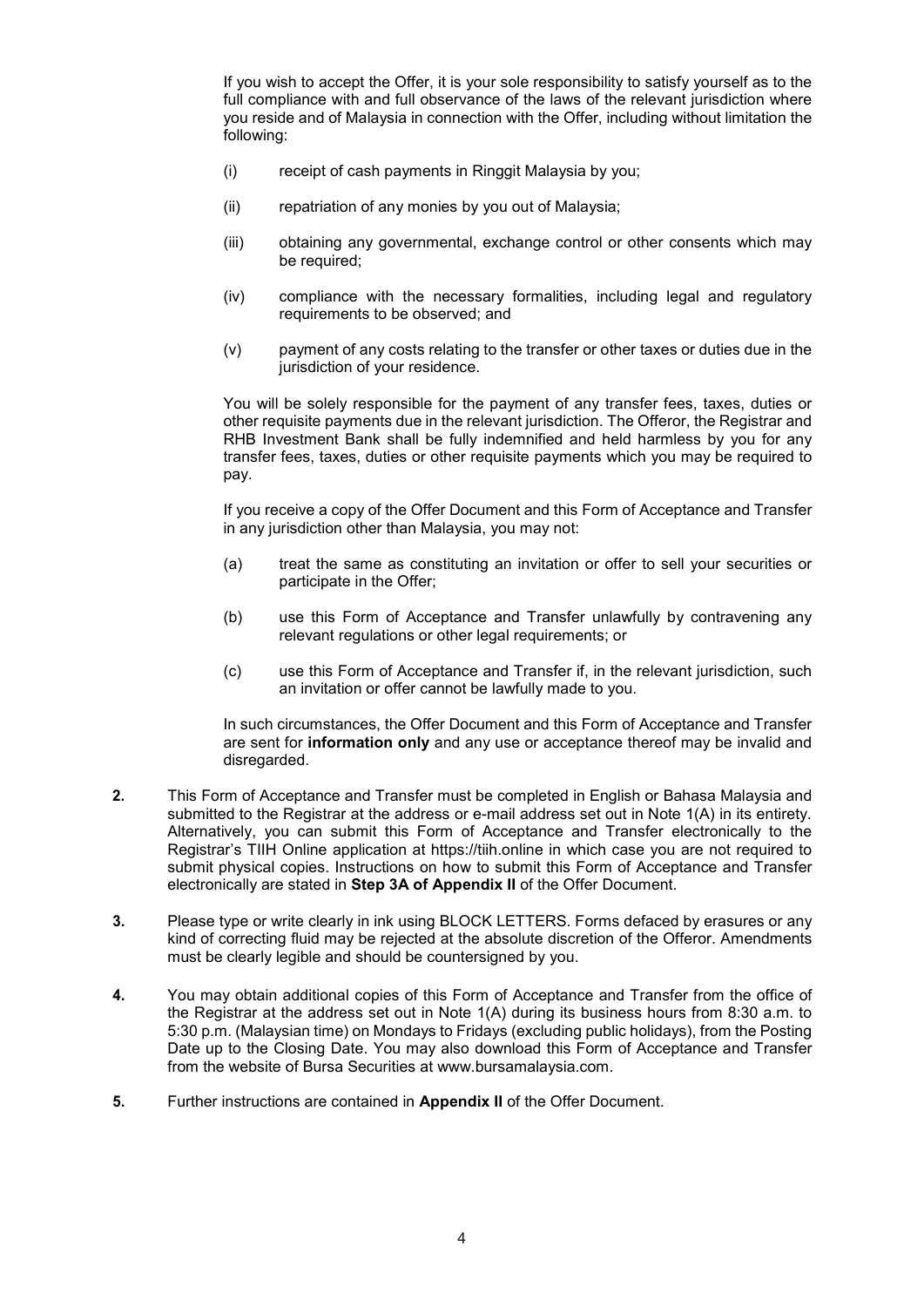- **6.** By completing and delivering the Form of Acceptance and Transfer:
	- (i) you consent to the collection, use and disclosure of your personal data by the Offeror, the Registrar and Bursa Depository (the "**Authorised Persons**") for purposes of facilitating your acceptance of the Offer and the implementation of the Offer by the Offeror and in order for the Authorised Persons to comply with any applicable laws, regulations and/or guidelines;
	- (ii) you warrant that where you disclose the personal data of another person, such disclosure is in compliance with applicable law; and
	- (iii) you agree that you will indemnify the Authorised Persons in respect of any penalties, liabilities, claims, demands, losses and damages as a result of your breach of such warranty.
- **7.** If you fail to comply with any of the terms and conditions pertaining to the acceptance of the Offer as set out in this Form of Acceptance and Transfer and the Offer Document, the Offeror may, at its discretion, elect to consider whether or not you have accepted the Offer. The decision of the Offeror is final and binding.

**Settlement of the consideration under the Offer cannot be made until all relevant documents have been properly completed, signed and lodged with the Registrar, Tricor Investor & Issuing House Services Sdn Bhd, by the stipulated time and date. All documents sent to the Registrar will be at your own risk.** 

**The last day and time for the lodgement of this completed and signed Form of Acceptance and Transfer (together with the Depositor's Copy of the Bursa Depository Transfer Form duly verified and acknowledged by your ADA/ADM and an acknowledgement of transfer issued by your ADA/ADM and where applicable, other document(s) of title or the relevant contract note for the Offer Shares) is 5:00 p.m. (Malaysian time) on the Closing Date, subject to Note 1(D) of this Form of Acceptance and Transfer, if your Offer Shares have yet to be credited into your CDS account as at the Closing Date.**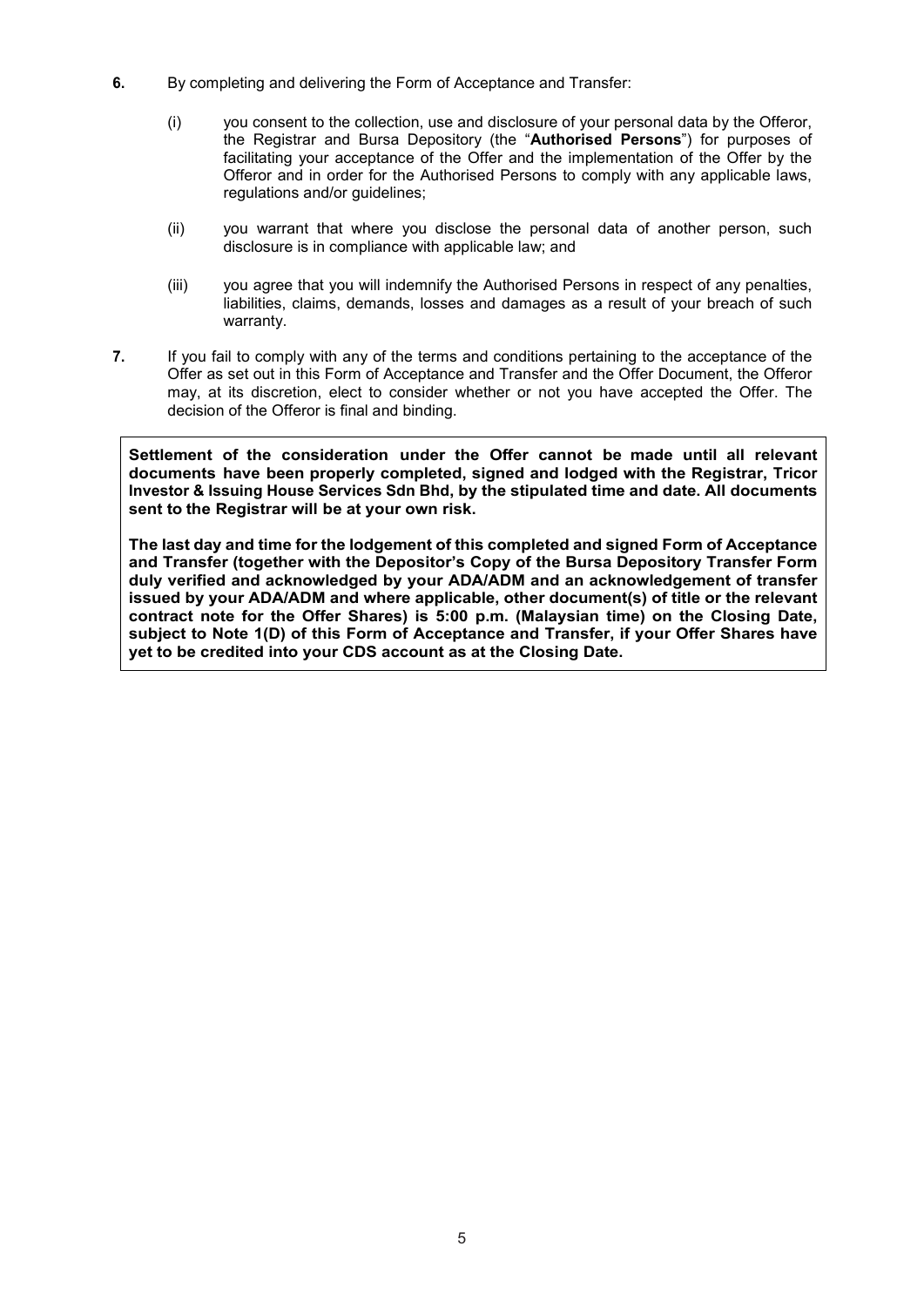#### **FORM OF ACCEPTANCE AND TRANSFER FOR THE OFFER SHARES**

#### **TO: KUALA LUMPUR KEPONG BERHAD**

Dear Sirs,

In accordance with the terms and conditions as set out in the Offer Document dated 20 September 2021, I/we hereby accept the Offer made by the Offeror through RHB Investment Bank in respect of (number of units) of my/our Offer Shares in consideration for a cash payment of RM3.10 for every Offer Share<sup>(1)</sup> hereby transferred by me/us.

I/We enclose herewith the Depositor's Copy of the executed Bursa Depository Transfer of Securities Request Form (FTF010):

| $\mathbf{\mathbf{r}}$<br>l ranster Reterence<br>≧No. |  | - |  |  | - |  |  |  |
|------------------------------------------------------|--|---|--|--|---|--|--|--|
|                                                      |  |   |  |  |   |  |  |  |

duly verified and acknowledged by my/our ADA/ADM together with the Power of Attorney(2)/transfer notice issued by Bursa Depository evidencing the transfer of the Offer Shares from the deceased's CDS account to my/our CDS account, as the executor or administrator and the grant of probate or letter of administration<sup>(3)</sup>/contract note(s) no.(s)<sup>(4)</sup> \_\_\_\_\_\_\_\_\_\_\_\_\_\_\_\_\_\_\_\_ and/or other relevant document(s) which is/are required to effect the transfer of the Offer Shares.

I/We confirm that (a) I/we am/are not a Non-Resident Holder(s); or (b) that I/we am/are Non-Resident Holder(s) who is/are ABLE to give the representations and warranties set out in **Section 3.1(v) of Appendix II** of the Offer Document<sup>(5)</sup>:

Name of Depositor/Holder :

**PLEASE ENSURE THAT YOUR CDS ACCOUNT NUMBER GIVEN BELOW IS THE SAME AS YOUR CDS ACCOUNT NUMBER STATED IN THE BURSA DEPOSITORY TRANSFER OF SECURITIES REQUEST FORM (FTF010) AND THE RECORDS OF BURSA DEPOSITORY**

| *CDS Account No.                       | ٠<br>$\cdot$ |      |   | $\overline{\phantom{a}}$ |  | $\overline{\phantom{a}}$ |   |  |   |  |  |  |
|----------------------------------------|--------------|------|---|--------------------------|--|--------------------------|---|--|---|--|--|--|
| *NRIC No.                              | ÷            | Old: |   |                          |  |                          |   |  |   |  |  |  |
|                                        |              |      |   |                          |  |                          |   |  |   |  |  |  |
|                                        |              | New: |   |                          |  |                          | - |  | - |  |  |  |
| *Passport No./Company Registration No. |              |      | ÷ |                          |  |                          |   |  |   |  |  |  |
| * <sup>#</sup> Nationality             | ٠<br>$\cdot$ |      |   |                          |  |                          |   |  |   |  |  |  |
| *Correspondence Address                |              |      |   |                          |  |                          |   |  |   |  |  |  |
|                                        |              |      |   |                          |  |                          |   |  |   |  |  |  |
|                                        |              |      |   |                          |  |                          |   |  |   |  |  |  |

*(\*All information given must be the same as the information in the records of Bursa Depository) ( # If your Offer Shares are held under nominees, please provide the nationality/country of incorporation of the beneficial owner)*

| Telephone/Contact No. | : Office / House | ÷ |  | $\overline{\phantom{0}}$ |  |  |  |  |
|-----------------------|------------------|---|--|--------------------------|--|--|--|--|
|                       | Mobile           |   |  | $\overline{\phantom{0}}$ |  |  |  |  |
| Facsimile No.         |                  |   |  | $\overline{\phantom{0}}$ |  |  |  |  |
| Email address         |                  |   |  |                          |  |  |  |  |